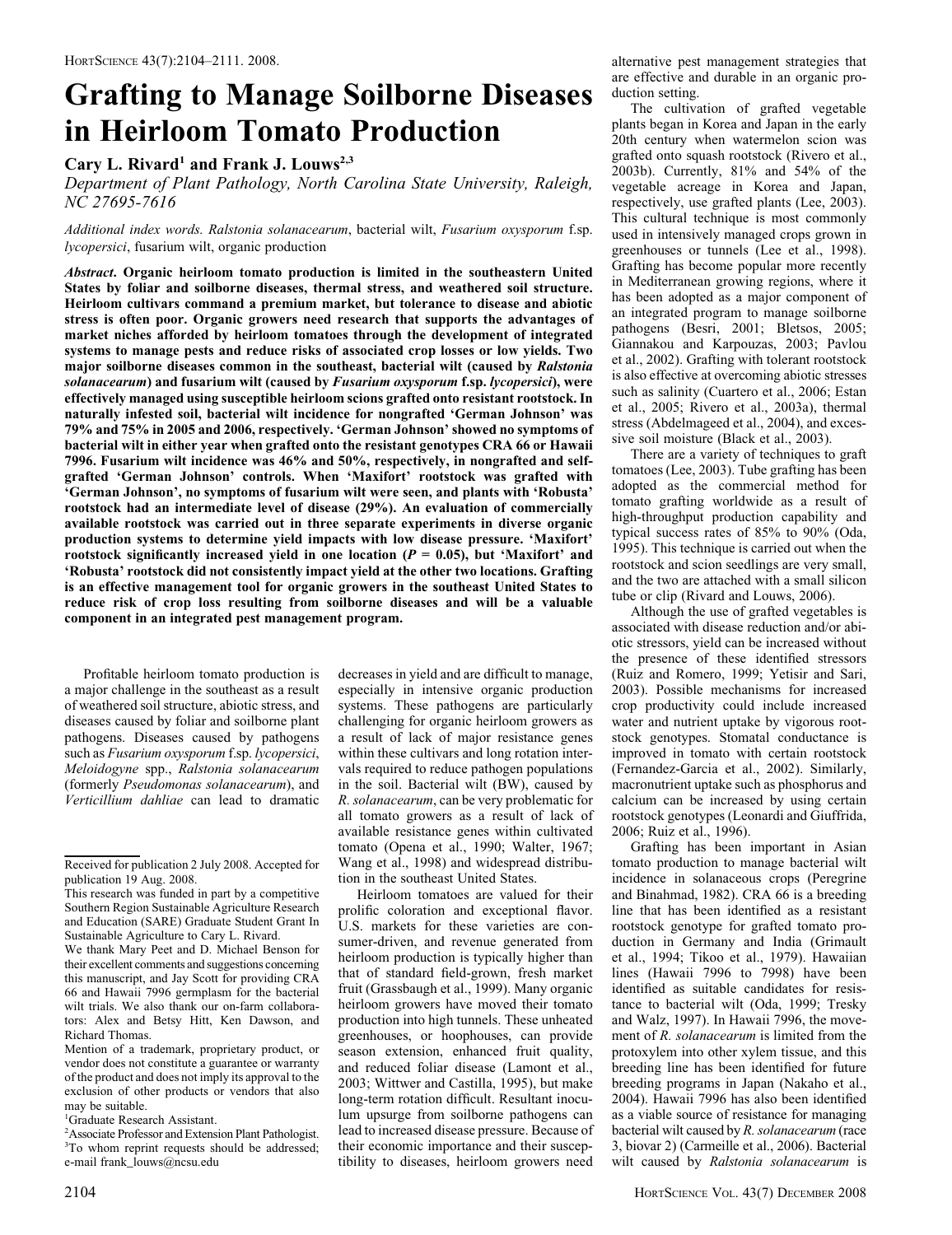problematic in many southeastern U.S. crops, including tomato, potato, tobacco, and eggplant. Control of BW in tomato is very difficult. Crop rotation with a nonhost crop may provide some control, but this measure is difficult as a result of the wide host range of the pathogen (Adhikari and Basnyat, 1998; Lemaga et al., 2001; Melton and Powell, 1991) and long-term persistence in soils. Furthermore, this soil-inhabiting bacterium can easily move into and recolonize noninfested areas through infested water and soil and through infected plant material (Kelman, 1998). Even in conventional systems, chemical fumigants have had little success because methyl bromide, Telone-C35 (Dow Agrosciences, Indianapolis, IN), and chloropicrin showed no season-long efficacy in controlling this disease in several North Carolina field trials (Driver and Louws, 2002). Genetic resistance could be an effective management option for tomato, but small fruit size is closely linked with resistance to the disease (Opena et al., 1990; Walter, 1967; Wang et al., 1998). Furthermore, the complex diversity of pathogenic Ralstonia strains has led to the development of resistant lines that are not durable over diverse geographic



Fig. 1. Bacterial wilt disease incidence of grafted and nongrafted heirloom tomato cv. German Johnson in naturally infested fields during (A) 2005 and (B) 2006 (Pender County, NC). Disease incidence for both years was analyzed by mean separation with a protected least significant difference ( $P = 0.05$ ) for each observation date.

regions (Scott, 1996). The world population of R. solancearum has been separated into four biovars (Hayward, 1964) and three races (Buddenhagen and Kelman, 1964). In the United States, biovar 1, race 1, is of greatest importance, because this race occurs endemically in the southeastern regions causing southern BW (McCarter, 1991). A worldwide study evaluated 31 tomato genotypes from at least 14 resistance sources in 11 countries (Wang et al., 1998). Of all the evaluated genotypes, Hawaii 7996 had the highest and most consistent survival percentages with a mean of 97% and a range of 85% to 100%.

In the southeastern United States, resistant rootstock genotypes must be evaluated under naturally infested conditions to determine their efficacy for heirloom tomato growers. We hypothesize that grafting heirloom tomato scion with resistant rootstock genotypes will reduce soilborne disease incidence in the field. Therefore, the primary purpose of this study was to evaluate CRA 66 and Hawaii 7996 as rootstock to manage BW in soils naturally infested with R. solanacearum. Furthermore, 'Maxifort' and 'Robusta' rootstocks were investigated to manage fusarium wilt. These rootstock-specific hybrids carry major resistance genes to many of the most common soilborne diseases in the United States. Finally, crop productivity effects of 'Robusta' and/or 'Maxifort' were evaluated in three experiments in organic production systems with little disease pressure to determine the usefulness of grafting as an economically sound integrated pest management tool for tomato production in the southeastern United States.

#### Materials and Methods

Grafting protocol. Grafted transplants were produced in greenhouse facilities on the North Carolina State University campus using the tube grafting technique (Rivard and Louws, 2006). In all experiments, the heirloom cultivar, German Johnson (Totally Tomatoes, Randolph, WI), was used as the nongrafted and self-grafted controls and were the scion for rootstock treatments. 'German Johnson' is a pink, indeterminate, openpollinated cultivar used for fresh market production throughout central and eastern North Carolina. In the self-grafted treatments, 'German Johnson' scion was grafted onto its original root system and functions as a positive control for the effect of the grafting procedure. CRA 66 (Solanum lycopersicum) and Hawaii 7996 (S. lycopersicum) were used as rootstock for the BW trials. These are publicly available germplasm used in domestic breeding programs as sources of resistance to BW. 'Maxifort' (De Ruiter Seeds, Bergschenhoek, The Netherlands) and 'Robusta' (Bruinsma Seeds, Enkhuizen, The Netherlands) are rootstock-specific hybrids developed in Europe for the greenhouse tomato industry. Both are available to growers in the United States. Self-grafted and rootstock treatments were grafted 21 d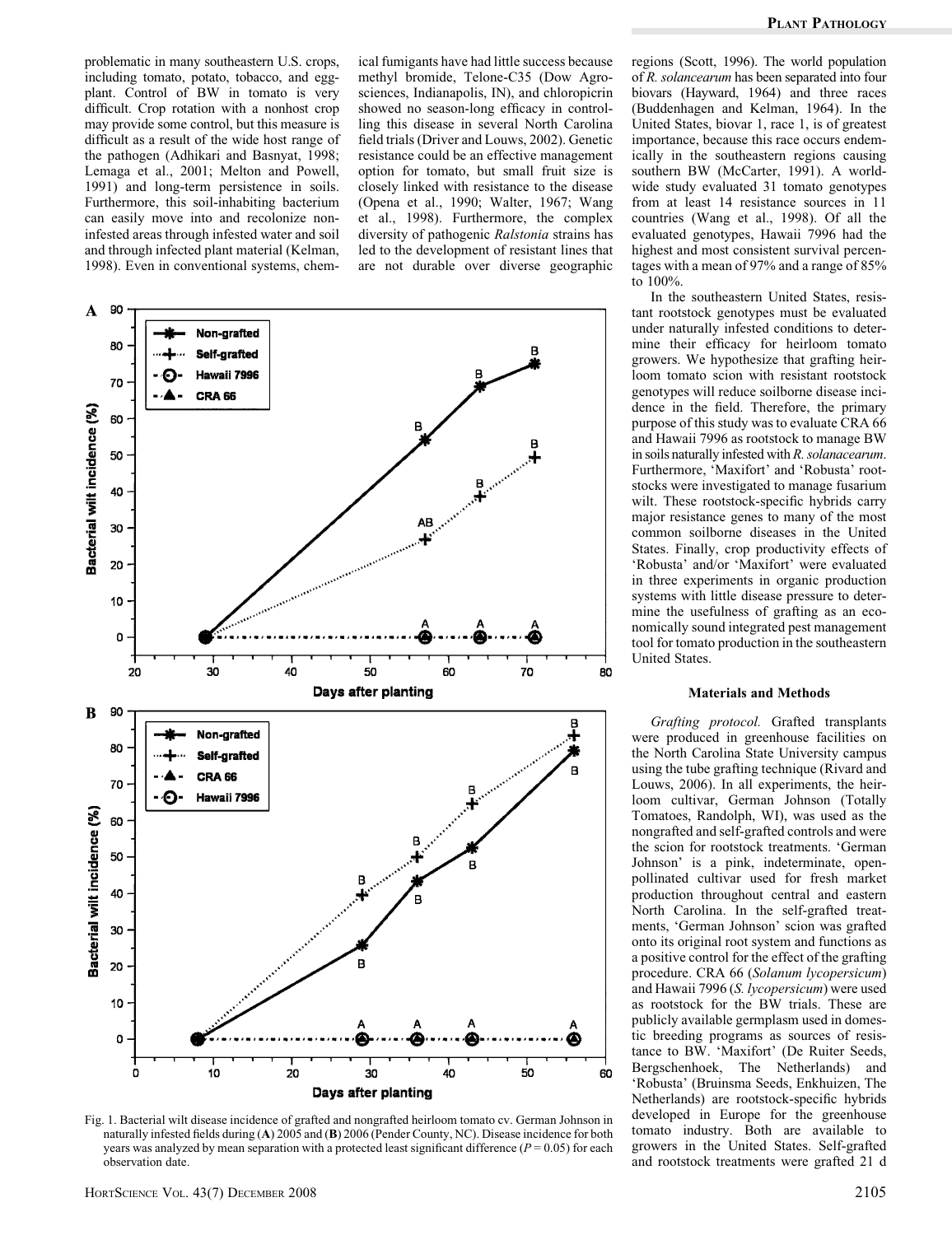after seeding, and field planting occurred 14 d after grafting.

Bacterial wilt trials. In 2005 and 2006, field trials were conducted in Pender County, NC (long. 37°25′ 8.18″ N, lat. 72°26′ 5.36″ W) on a nonorganic farm with a history of endemic populations of R. solanacearum. Soil type consisted of a Norfolk sandy loam  $(pH = 6.0)$ . Cultural management was consistent with typical commercial production in North Carolina. Grafted and nongrafted 'German Johnson' plants were set into a 15-cm high, 75-cm wide raised bed plasticulture system with 1.5-m row spacing and 46-cm

in-row spacing. Black plastic mulch and drip irrigation were used, and a stake-and-weave cultural management was used to train the plants vertically. Blended preplant fertilizer  $(8N-3P-20K)$  was applied at 672 kg·ha<sup>-1</sup>, and two  $Ca(NO<sub>3</sub>)<sub>2</sub>$  fertigation supplements were supplied at 67 kg·ha<sup>-1</sup> on 20 May and 15 June. A randomized complete block design with four replications was used, and each plot contained seven plants.

In 2005, the plot was established on 10 May, and BW incidence was monitored on 8 June, 6 July, 13 July, and 20 July. For each plot, disease incidence was scored based on



Fig. 2. Cumulative marketable (A) and total (B) fruit yield of grafted and nongrafted heirloom tomato cv. German Johnson in bacterial wilt-infested fields (Pender County, NC). Results for marketable yield were not significant. First and last cumulative total yield was analyzed by separation of the mean with a protected least significant difference value ( $P = 0.05$ ); other observation dates were nonsignificant (NS).

the number of plants per plot that displayed onset of total wilt. Diagnostic symptoms of BW included a total loss in turgor pressure and no signs of chlorosis or necrosis. Stem segments of wilted plants (2.5 cm) were excised, surface-sterilized, and examined for bacterial streaming from the xylem tissue. Bacteria were collected from the streaming assay and streaked for a single colony-forming unit on Kelman's TZC semiselective medium (Kelman, 1954). Change in pigmentation within bacterial colonies grown on the medium indicated the presence of virulent strains of R. solanacearum. Tomato fruit harvesting was carried out on 13, 20, and 27 July and 2 Aug. Fruit were graded as marketable or nonmarketable, and fruit number and weight were recorded. In 2006, grafted and nongrafted transplants were planted on 6 June. Bacterial wilt incidence was monitored as previously described on 20 June, 11 July, 18 July, 25 July, and 7 Aug. Although a severe epidemic of BW had moved throughout the field plot, the late planting time and excessive moisture from two hurricane events led to poor fruit set and yields were not recorded.

Organic crop productivity trials. Three experiments were carried out to investigate crop productivity dynamics associated with using commercially available rootstock in an organic production setting. An on-farm experiment was carried out to determine the efficacy of 'Maxifort' and 'Robusta' rootstock to affect crop productivity for organic heirloom tomato production in Alamance County, NC  $(\text{long. } 35^{\circ}52'23.62'' \text{ N}, \text{lat. } 79^{\circ}15'29.31'' \text{ W}).$ The same experiment was conducted on a second farm in Orange County, NC (long. 36°13'58.06" N, lat. 79°11'3.36" W). A similar and third experiment was repeated at the Center for Environmental Farming Systems (long.  $35^{\circ}24'0.5''$  N, lat.  $78^{\circ}01'52.6''$  W) except only 'Maxifort' rootstock was used and modified training systems were compared. In all three experiments, field sites were chosen based on their history of organic cropping systems. Furthermore, long-term crop rotations with nonsolanaceous vegetables and cut flowers had been carried out, and diseases caused by soilborne pathogens had not been previously observed as a major concern for tomato at each site.

In the on-farm field trials, the four grafting treatments were nongrafted, self-grafted, 'Maxifort' rootstock, and 'Robusta' rootstock. Each treatment consisted of seven plants per plot and tomato vines were trained to a vertical trellising system. Lower branches were suckered up to the first fruit hand. Disease incidence was monitored and tomato fruit were graded according to grower standards for marketability.

The Alamance County trial was planted on 22 May 2006. Soil type consisted of an Efland silt loam ( $pH = 6.0$ ). Preplant nitrogen was supplied through a feathermeal application at 111 kg-ha–1 N. Plant spacing was set at 46 cm as per grower requirements, and straw mulch was used along with drip irrigation. A vertical trellis system was built using steel posts and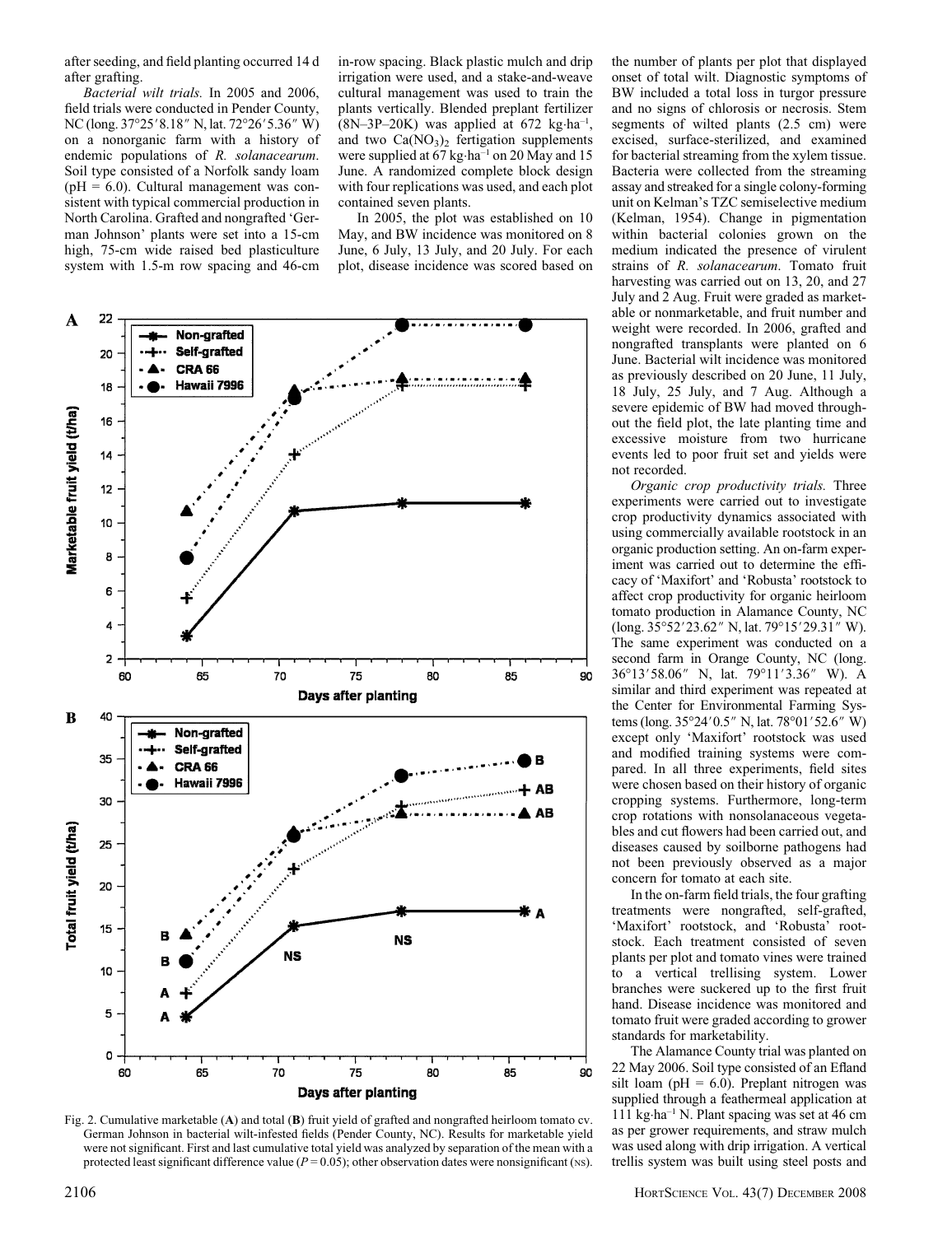1.3-m wide wire mesh with 10 cm  $\times$  10-cm spacing. Vines were attached to the trellis system with a ''fast tapener'', which bound the vines onto the metal wire mesh with vinyl tape. Harvesting was carried out on 25 July, 1, 9, 14, 21, 24, and 30 Aug., and 4 and 15 Sept. Fusarium wilt, caused by F. oxysporum f.sp. lycopersici, occurred unexpectedly throughout the field. Disease incidence was scored as number of symptomatic plants per plot on 29 June, 12 and 21 July, 9 and 21 Aug., and 5 Sept. Symptomatic plants were identified by unilateral foliar chlorosis and wilting and diagnostic discoloration of the xylem tissue. Fusarium oxysporum f.sp. lycopersici was isolated from symptomatic plants. Stem segments from symptomatic plants were excised (1 cm), surface-sterilized in 10% bleach solution, rinsed with distilled water, and placed on acidified potato dextrose agar.

The Orange County trial was planted on 23 May 2006. Soil type consisted of an Appling sandy loam ( $pH = 6.8$ ) Preplant fertilizer applications included feathermeal at 111 kg-ha–1 N and sulfate of potash at 140 kg-ha–1 K. Transplants were set into a raisedbed plasticulture system with drip irrigation. The beds were 15 cm high and 75 cm wide. Plants were spaced 56 cm within the row and 1.5 m between rows. Vines were trained to a single 2-m stake throughout the season with nylon twine. Harvesting was carried out on 21, 28, and 31 July, 4, 7, 10, 13, 17, 22, 25, 28, 30 Aug., and 15 Sept.



Fig. 3. Disease incidence (A) and area under the disease progress curve (AUDPC) (B) for fusarium wilt of grafted and nongrafted heirloom tomato cv. German Johnson in naturally infested soils (Alamance County, NC). Results of AUDPC were analyzed by mean separation with a protected least significant difference  $(P = 0.05)$ .

A split-plot trial was planted within the small farm unit at the Center for Environmental Farming Systems (CEFS) to evaluate grafting with 'Maxifort' rootstock and alternative cultural methods. The small farm unit at CEFS educates local sustainable and organic practices through internship and apprentice programs, farm tours, and extension workshops and has been managed organically since 1996. Soil type consisted of a sandy loam (pH =  $6.5$ ). Preplant nitrogen was supplied through the application of soybean meal at 111 Kg-ha–1 N. Ten centimeter high, 120-cm wide raised bed plasticulture with 1.8-m row spacing was used. Reflective plastic mulch was used to minimize tomato spotted wilt incidence. Plant training methods included standard field culture, commonly referred to as the California/Florida stake-and-weave method, as well as a twin row culture, whereby a parallel twin row of stakes ran down the length of the bed in a similar fashion to the stake-and-weave system. Main plots consisted of plant training systems and the subplots comprised of the three grafting treatments (nongrafted, selfgrafted, and 'Maxifort' rootstock). The four replications were planted into four 60-m rows, and main plots were randomized within each replication and subplots randomized within the main plots. Each plot consisted of six plants with 46-cm spacing between plants. The trial was established on 5 July 2006, and fruit was harvested 12, 21, and 29 Sept. and 9, 13, 20, and 25 Oct.

Statistical analysis. All data were analyzed using analysis of variance (PlotIt; Scientific Programming Enterprises, Haslett, MI), and a mean separation test was carried out by using an F-protected least significant difference (LSD) test. A separate analysis was carried out for each individual observation date, and the results of the LSD test are shown where statistically significant treatment effects occurred. Regression analysis was performed on the disease progress curves to compare the anatomy of the epidemics. Regression analysis was done on linear and Logit-X transformed data to determine the best fit based on residuals and  $R^2$  values. In the Alamance County trial, a disease progress curve was plotted for the fusarium wilt epidemic, and an area under the disease progress curve (AUDPC) value was calculated for each treatment (Shaner and Finney, 1977).

### Results

Bacterial wilt trials. In the Pender County trial, high levels of BW incidence occurred in 'German Johnson' for the nongrafted and self-grafted treatments in 2005 and 2006 (Fig. 1). Disease incidence at the end of the season had reached 75% in the nongrafted plots in 2005 and 79% in 2006. The selfgrafted plants had an intermediate level of wilt incidence in 2005 of 49% and a high incidence of 83% in 2006. No symptomatic plants were identified when 'German Johnson' was grafted onto the CRA 66 or Hawaii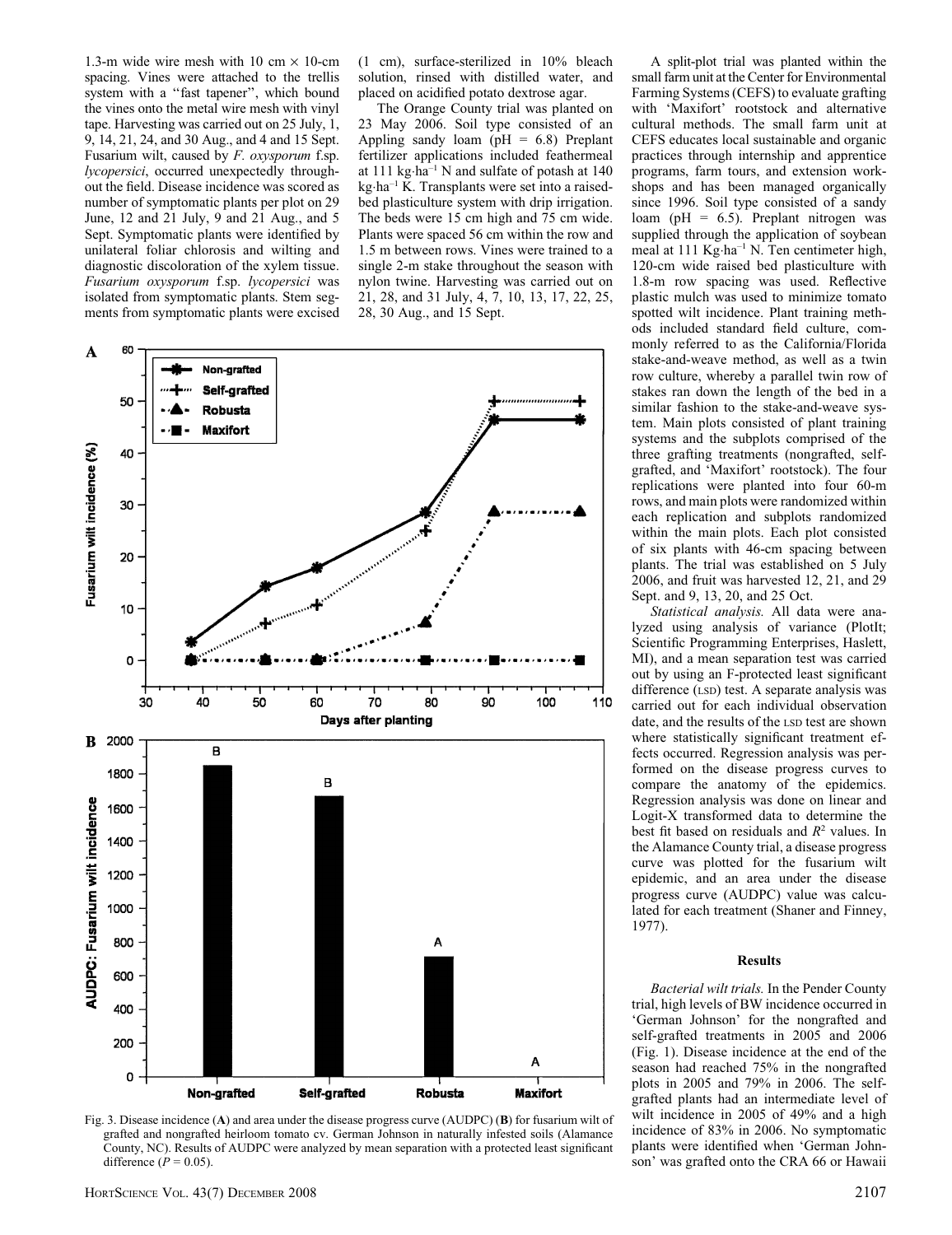7996 rootstock in 2005 or 2006 (Fig. 1). Linear regression provided the best fit for the disease progress data with  $R^2$  values of 0.982 to 0.993 (data not shown). Further analysis of the epidemic in grafted and selfgrafted plants demonstrated that the slope and intercept of the regression lines were not significantly different within each year. In 2005, marketable yield was unaffected by grafting treatment (Fig. 2A), but cumulative total yield was 104% higher in treatments with Hawaii 7996 rootstock as compared with the nongrafted controls ( $P = 0.05$ , Fig. 2B). Furthermore, total yield of treatments

with CRA 66 and Hawaii 7996 rootstock were significantly higher than nongrafted treatments ( $P = 0.05$ ) at first harvest. In 2005, tomato spotted wilt virus (TSWV) occurred. Cumulative TSWV incidence ranged between 20% and 75% across all treatments (data not shown). TSWV incidence was higher in nongrafted treatments as compared with CRA 66 ( $P = 0.05$ ), but no other treatment effects were seen.

Organic crop productivity trials. In the Alamance County trial, symptoms of fusarium wilt (caused by F. oxysporum f.sp. lycopersici) were observed 50 d after plant-



Fig. 4. Cumulative marketable (A) and total (B) fruit yield of grafted and nongrafted heirloom tomato cv. German Johnson (Alamance County, NC). Cumulative yield was analyzed for each harvest date, and the results of a mean separation test with a protected least significant difference (\* $P = 0.09$ , all others  $P = 0.05$  are shown.

ing for nongrafted and the self-grafted controls (Fig. 3A). Disease incidence in the nongrafted and self-grafted controls had final incidences of 46% and 50%, respectively (Fig. 3A). No symptoms of fusarium wilt were seen when 'German Johnson' was grafted onto 'Maxifort' rootstock and plants on 'Robusta' rootstock had an intermediate terminal incidence of 29% (Fig. 3A). Over the course of the season, the AUDPC for fusarium wilt showed a significant benefit of grafting with 'Maxifort' and 'Robusta' rootstock compared with nongrafted and selfgrafted controls ( $P = 0.05$ , Fig. 3B). 'Maxifort' treatments had the lowest AUDPC values, and 'Robusta' had an intermediate value, but there was no significant effect between the two (Fig. 3B). Regression of Logit-X  $[\ln(x_0/\sqrt{2}t)]$  $(1 - x<sub>0</sub>)$ ] transformed data provided the best fit for the disease progress data with  $R^2$  values of 0.940 for nongrafted, 0.904 for selfgrafted, and 0.806 for 'Robusta' treatments (data not shown). The slope of the regression line for the controls compared with 'Robusta' was not impacted by grafting treatment. In contrast, the calculated intercept for 'Robusta' was significantly different from the nongrafted and self-grafted controls  $(P = 0.05)$ . No evidence of disease pressure from soilborne pathogens was seen at the Orange County trial or at the CEFS location.

In the Alamance County trial, crop productivity on 'Robusta' rootstock was greater than all other treatments during early harvests (Fig. 4,  $P = 0.05$ ). Plants on 'Maxifort' rootstock showed reduced yield as compared with 'Robusta' during this time, but cumulative marketable and total yields were equivalent 91 and 84 d after planting, respectively  $(P = 0.05, Fig. 4)$ . In the Orange County trial, marketable yield was not impacted (Fig. 5A). No treatment effects were seen for cumulative total yield up to 85 d after planting, but by 90 d after planting, the 'Robusta' rootstock treatment had reduced total fruit weight as compared with the self-grafted and 'Maxifort' treatments  $(P = 0.05, Fig. 5B)$ .

At the CEFS location, no interactions were observed between training system and grafting treatment. Therefore, only main effects are reported here. No difference in yield was found between the two plant training systems. However, the main effect of grafting with 'Maxifort' rootstock showed significantly increased cumulative fruit yield in comparison with nongrafted or self-grafted controls ( $P = 0.05$ , Fig. 6). Cumulative total yield was higher in the 'Maxifort' treatment as compared with the nongrafted control at the fourth harvest and remained significantly elevated through the last three harvests. By the end of the season, plants grafted onto 'Maxifort' rootstock had produced 43% higher total yield than the nongrafted control  $(P = 0.05, Fig. 6).$ 

## Discussion

Grafting has at least two distinct functions. First, resistant rootstock can be deployed to limit risk of crop losses from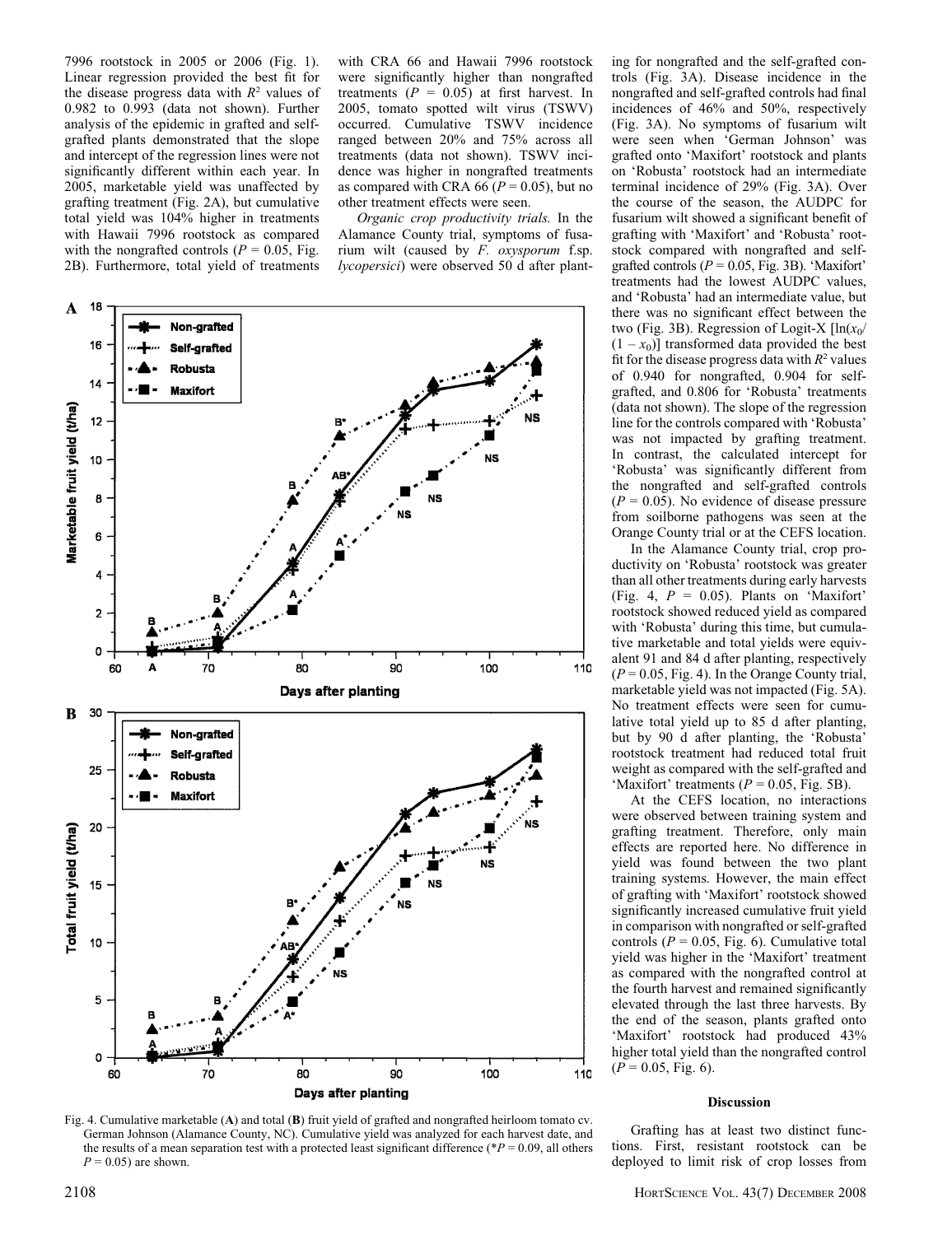soilborne pathogens. Second, rootstock hybrid lines could be identified for increased plant vigor and crop yield, even in the absence of disease pressure. In this study, we evaluated both functions. In fields with endemic populations of R. solanacearum, CRA 66 and Hawaii 7996 completely controlled BW when used as rootstock for the susceptible heirloom cultivar German Johnson (Fig. 1). To our knowledge, this is the first report of grafting to manage BW of tomato in the United States. Tomato growers in the southeast United States do not have effective tools to manage this serious soilborne pathogen. Even in conventional systems, fumigation is not effective (Driver and Louws, 2002), and lines with BW resistance tend toward small fruit size or incomplete control (Scott et al., 2005). This disease can be especially acute for organic heirloom tomato growers. In North Carolina, organic farmers will often abandon land from tomato production that has a history of BW pressure. The resilient BW resistance shown in this study by CRA 66 and Hawaii 7996 rootstocks indicates the importance of grafting with resistant rootstock to manage BW in severely infested soils. In 2005 and 2006, no symp-



Fig. 5. Cumulative marketable (A) and total (B) fruit yield of grafted and nongrafted heirloom tomato cv. German Johnson (Orange County, NC). Cumulative marketable yield showed no significant treatment effects. Cumulative total yield was analyzed for each harvest date, and the results of a mean separation test with a protected least significant difference ( $P = 0.05$ ) are shown.

toms of wilt were seen among treatments with CRA 66 and Hawaii 7996 rootstock. In 2005, the self-grafted treatments had an intermediate effect, resulting in slightly reduced BW incidence. However, this trend was not seen in 2006, and linear regression showed that the self-grafted and nongrafted controls behaved in a similar manner in both years.

This data highlights the potential of CRA 66 and Hawaii 7996 for future breeding programs. CRA 66 has been previously identified as a resistant rootstock genotype for grafted tomato production in Germany (Grimault et al., 1994; Tikoo et al., 1979). In one study, yield of the tomatoes with CRA 66 rootstock was four times that of the susceptible lines (Tikoo et al., 1979). Hawaii 7996 is effective against many of the various strains of R. solanacearum worldwide (Wang et al., 1998). In the conditions of our study, it was evident that both CRA 66 and Hawaii 7996 genotypes displayed extremely high resistance to endemic populations of R. solanacearum in eastern North Carolina. However, resistance to BW in tomato is complex, being controlled quantitatively and strongly influenced by environmental conditions such as soil temperature, pH, and moisture (Scott et al., 2005), and future work with these lines may be important to further identify the efficacy of these rootstocks throughout North Carolina and the southeastern United States.

The Pender County trials demonstrated the efficacy of the resistance, but crop yield data are not reliable. In 2005, cumulative total yield was higher in treatments with Hawaii 7996 rootstock. However, high levels of TSWV occurred, creating concerns about the relevance of crop yield and marketability in regard to BW specifically. A surprising discovery in the 2005 trial was the impact CRA 66 had on TSWV incidence. Tolerance to viruses, moderated by rootstock with increased vigor, has been observed for Tomato Yellow Leaf Curl Virus (Rivero et al., 2003b), but never suggested for TSWV to date. TSWV incidence did not occur in 2006, so the robustness of this rootstock to limit TSWV is not clear but is worth evaluating in the future.

The unexpected incidence of fusarium wilt on the Alamance County organic farm reiterates the value of resistant rootstock to reduce risk in heirloom production. 'Maxifort' carries F1 and F2 resistance, and 'Robusta' has F2 resistance, leading us to predict the fusarium race present in the field was race 1. Regression of Logit-X  $[\ln(x_0/(1$  $x_0$ ] transformed data provided a platform for analysis of the anatomy of the epidemic. The slopes of the regression lines were similar and the x-intercept was significantly different for 'Robusta' compared with the two control treatments. These data suggest that 'Robusta' was effective in delaying the onset of disease development but did not slow down the rate of plant wilting compared with the controls. Although 'Robusta' was not able to reduce the rate of symptom expression, 'Maxifort' offered complete control of fusarium wilt. To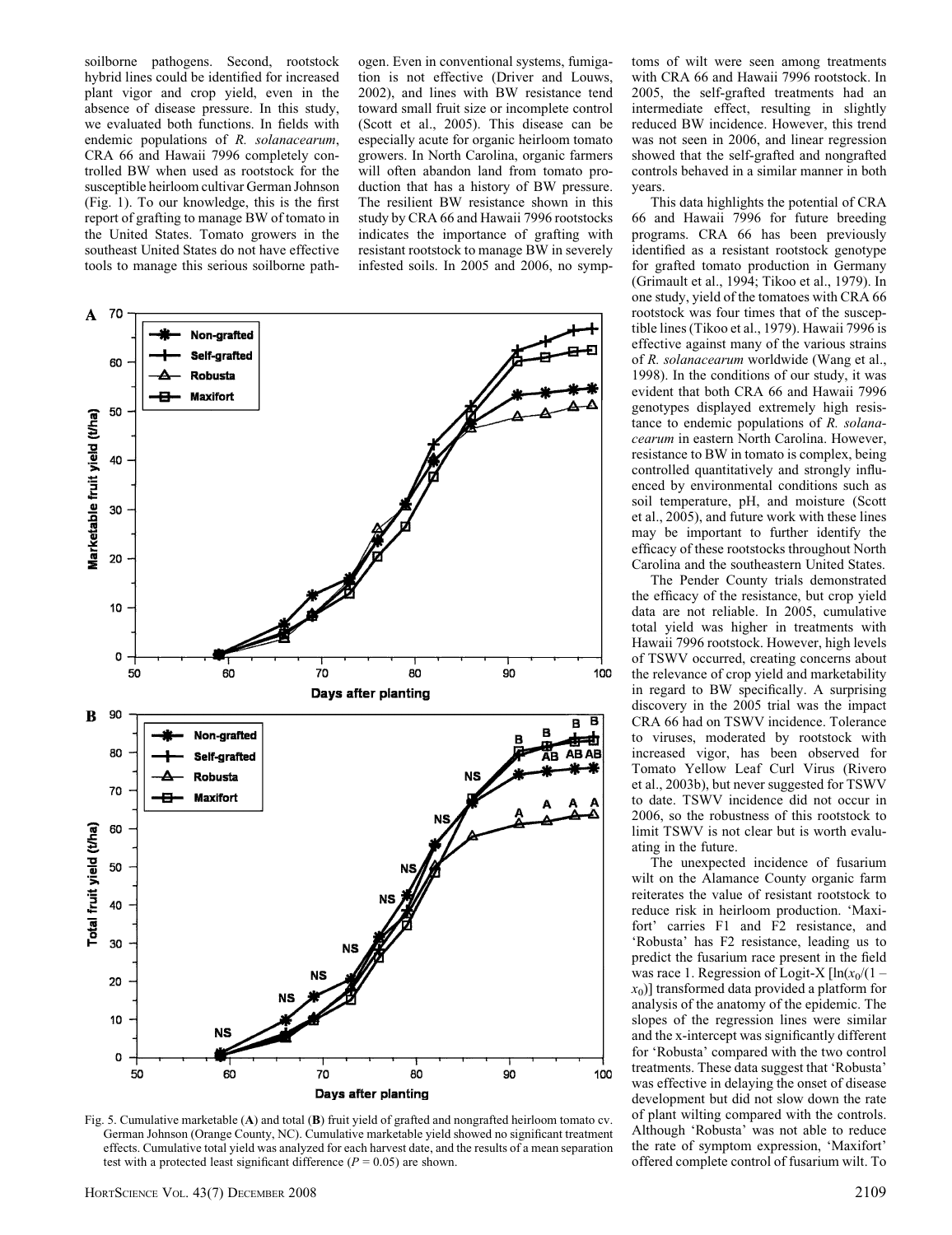

Fig. 6. Total fruit yield of grafted and nongrafted tomato cv. German Johnson for standard and twin-row cultural training systems (CEFS, 2006). Cumulative total yield was analyzed for each harvest date, and the results of a mean separation test with a protected least significant difference ( $P = 0.05$ ) are shown.

our knowledge, this is the first report of fusarium wilt management in the field through grafting of tomato in the United States. The reduced risk of fusarium wilt can be of great value to organic and conventional growers of heirloom cultivars. Major resistance genes have been deployed in modern hybrid cultivars to manage this disease (Jones, 1991). However, because heirloom varieties do not carry genetic resistance to fusarium wilt, grafting could be a primary component to integrate these genetic control mechanisms into an heirloom production system. In tomato, fusarium can reduce yields significantly in severely infested soils (Fuchs et al., 1999; Khan and Khan, 2002). In Alamance County, yields were unaffected by 'Maxifort', which showed complete resistance to F. oxysporum f.sp. lycopersici. Fusarium wilt increased  $\approx 25\%$  in the nongrafted and self-grafted controls 2 weeks after harvesting had begun. This specific timing of this late epidemic helps understand yield effects. The crop canopy was in place and much of the fruit sized before complete wilt set in. If the epidemic started earlier, then wilt would have occurred before full harvest and yield could have been negatively impacted.

The main goal of organic and other heirloom tomato growers is to reduce risk of crop failure without compromising yield and preferably increasing yield. A key question in the mind of local growers would relate to the economics of grafting. Clearly, if major crop losses would recur as a result of soilborne disease, then grafting would be viable (this study; (Grimault et al., 1994; Tikoo et al., 1979). The use of host resistance as a disease management tactic often leads to a tradeoff resulting in reduced crop productivity by resistant genotypes when there is an absence of disease (Bergelson and Purrington, 1996; Brown, 2002). Growers may be willing to accept this trend as a result of enhanced long-term economic stability with the use of resistant cultivars. In our work, we observed no negative effects resulting from grafting in terms of crop productivity. The primary economic tradeoff associated with grafting is the grafted transplant production cost. Because of the increase in transplant production costs, growers would benefit most from rootstock if yields were elevated enough to offset this cost even during years with little disease pressure.

The results from this study are not clear as to whether grafting with 'Maxifort' under little or no soilborne disease pressure would be advantageous. In the CEFS trial, cumulative total yield was significantly higher  $(P =$ 0.05) and was elevated, particularly late in the season (Fig. 6). Sustained production may be very beneficial to growers as fruit production often declines late in the season, although markets still may be suitable. At the two organic on-farm trials, 'Maxifort' and 'Robusta' did not consistently impact cumulative yield. In one trial, 'Maxifort' tended to delay early fruit set, whereas 'Robusta' increased early fruit set as compared with all other treatments. In contrast, 'Robusta' was not as effective in sustaining late-season yield in the Orange County trial. The dynamics of rootstock on early- versus late-season productivity is an important consideration for growers seeking to sell on an early or late market and is a productive avenue for future research.

Grafting is an effective integrated pest management tool for growers that face heavy disease pressure from soilborne pathogens and are constrained by market demands to supply high-value heirloom fruit. Growers who have eliminated or who are limited to short crop rotations, like those operating in tunnels, may benefit greatly from this emerging technology. Likewise, grafting could be very important for growers that are transitioning production areas from conventional to organic management. These conditions can lead to elevated pest pressure (Zinati, 2002), and root-knot nematodes can be particularly problematic (McSorley, 2002). 'Maxifort' contains the Mi gene, conferring tolerance to root-knot nematode and therefore offers tolerance for this important soilborne plant pathogen (Lopez-Perez et al., 2006).

The reason for yield benefit in the organic system at CEFS compared with the on-farm experiment is not clear and is a productive question for future research. Cultural management for American production systems may need to be adjusted to capture increased yields. This has been done in commercial soil-based tunnel systems in the Mediterranean (Besri, 2003). A productive component of future research is to explore plant training systems that maintain or enhance yield on a per plant basis leading to reduced rootstock density and therefore reduced economic constraints for a grafted tomato production system.

In this study, we have documented the benefit of grafting heirloom tomato cultivars onto rootstock that confer resistance to indigenous soilborne pathogens. In one case, the presence of fusarium was unexpected, highlighting the usefulness of rootstocks to reduce risk of production losses. Grafting increased yield or did not impact yield in organic production systems. Thus, grafting heirloom tomatoes onto well-selected rootstocks decreases risk of catastrophic plant losses and provides similar or greater yields, which should add to the stability of farm income.

#### Literature Cited

- Abdelmageed, A.H.A., N. Gruda, and B. Geyer. 2004. Effects of temperature and grafting on the growth and development of tomato plants under controlled conditions. Deutscher Tropentag, Berlin, Germany, 5–7 Oct. 2004.
- Adhikari, T.B. and R.C. Basnyat. 1998. Effect of crop rotation and cultivar resistance on bacterial wilt of tomato in Nepal. Can. J. Plant Pathol. 20:283–287.
- Bergelson, J. and C.B. Purrington. 1996. Surveying patterns in the cost of resistance in plants. Amer. Naturalist 148:536–558.
- Besri, M. 2001. New developments of alternatives to methyl bromide for the control of tomato soilborne pathogens in covered cultivation in a developing country, Morocco. 2001 Annu. Intl. Res. Conf. on Methyl Bromide Alternatives and Emissions Reductions, San Diego, CA, 5–8 Nov. 2001.
- Besri, M. 2003. Tomato grafting as an alternative to methyl bromide in Morocco. 2001 Annu. Intl. Res. Conf. on Methyl Bromide Alternatives and Emissions Reductions, San Diego, CA, 3–6 Nov. 2003.